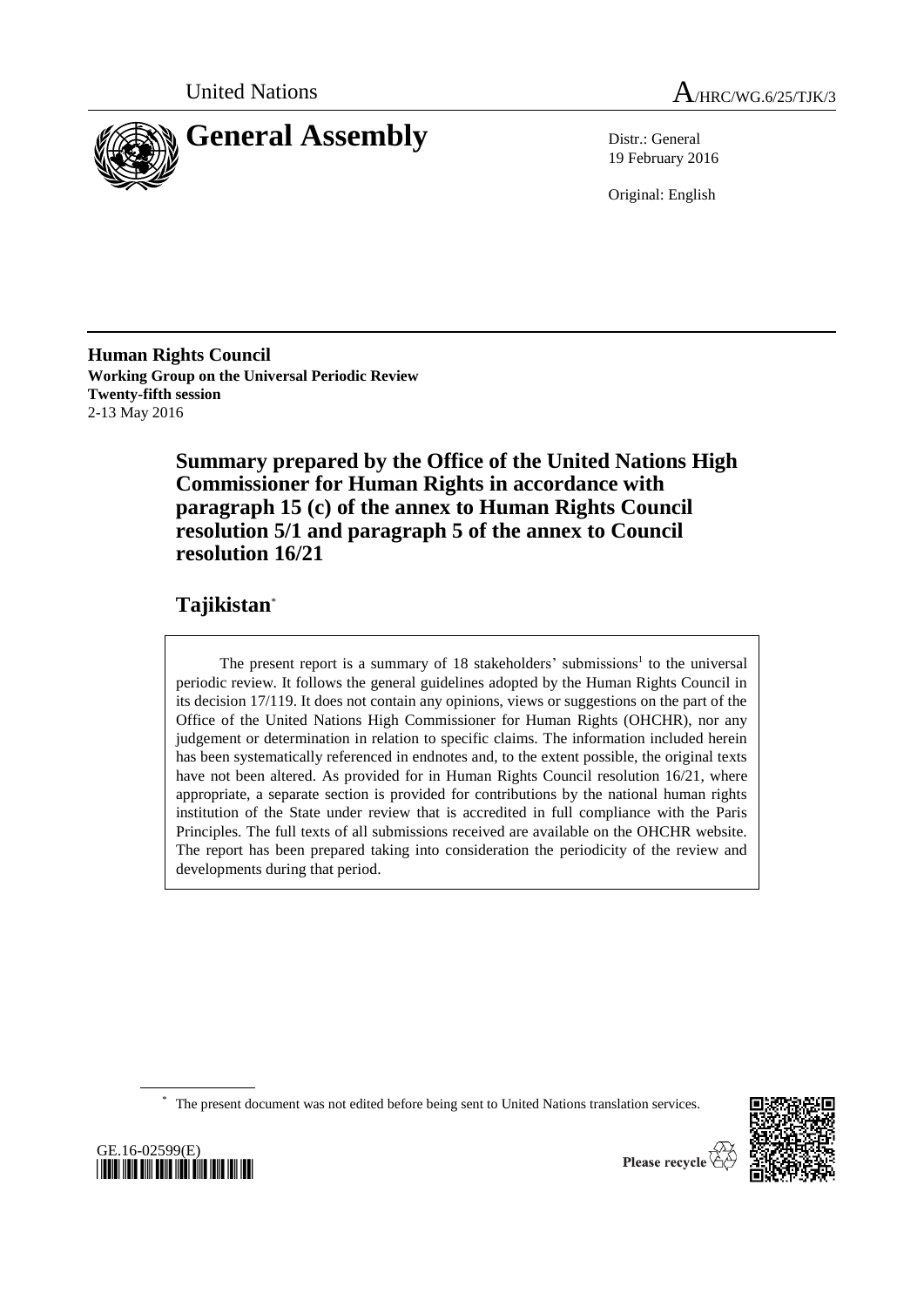# **Information provided by stakeholders**

# **A. Background and framework**

# **1. Scope of international obligations**<sup>2</sup>

1. It was recommended that Tajikistan ratify CRPD,<sup>3</sup> OP-CAT,<sup>4</sup> ICCPR-OP2<sup>5</sup> and the Conventions on statelessness.<sup>6</sup>

2. Joint Submission (JS) 5 recommended that Tajikistan make declarations to recognise the competence of CAT to receive and consider individual communications.<sup>7</sup>

# **2. Constitutional and legislative framework**

n/a

#### **3. Institutional and human rights infrastructure and policy measures**

3. JS5 recommended ensuring the independent functioning of the Human Rights Ombudsman.<sup>8</sup>

4. JS3 recommended including representatives of independent non-governmental organisations (NGOs) as members of the Commission on the implementation of international human rights obligations of Tajikistan.<sup>9</sup>

5. JS3 noted that the 2013 action plan on torture lacked clear indicators to enable to measure its implementation. Local human rights organisations were not involved in drafting of the action plan. 10

6. JS6 stated that the strategy on advancement of the role of women for 2011-2020 did not include indicators, hindering monitoring of its implementation. There was a lack of gender budgeting and of state funding to implement programs and action plans adopted in the framework of the strategy. $^{11}$ 

# **B. Cooperation with human rights mechanisms**

7. JS7/SRI (Sexual Rights Initiative) stated that certain organisations that worked to protect the rights of lesbian, gay, bisexual and transgender (LGBT) persons and of sex workers and the right to sexual and reproductive health were not invited to participate in discussions regarding the implementation of the recommendations put forward during the universal periodic review in 2011 (UPR). It concluded that Tajikistan failed to implement fully recommendation no. 88.9 on engagement of civil society in the process of follow up to the UPR. 12

### **Cooperation with special procedures**

8. JS5 recommended issuing a standing invitation to all special procedures mandate holders of the Human Rights Council.<sup>13</sup> International Service for Human Rights (ISHR) recommended strengthening cooperation with the United Nations, including in relation to individual cases, by responding promptly and substantively to allegation letters and urgent appeals by special procedures mandate holders.<sup>14</sup>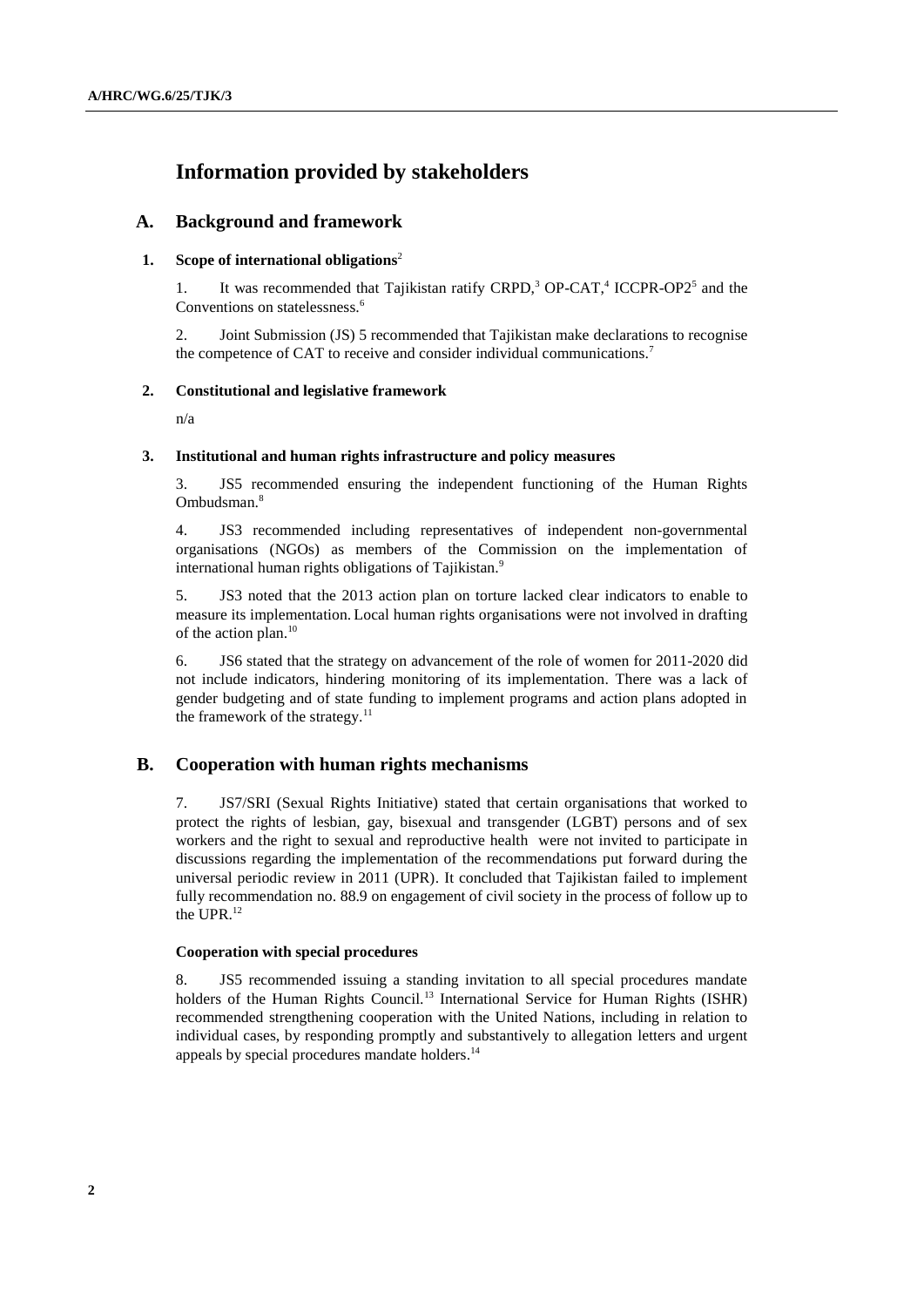# **C. Implementation of international human rights obligations, taking into account applicable international humanitarian law**

## **1. Equality and non-discrimination**

9. JS5 noted the absence of a comprehensive anti-discrimination legislation. Domestic legislation did not include prohibition of discrimination on the grounds of disability, age and sexual orientation and a definition of direct and indirect discrimination. 15

10. The Office for Democratic Institutions and Human Rights of the Organisation for Security and Co-operation in Europe (OSCE/ODIHR) stated that social, cultural and religious norms regarding the traditional roles and responsibilities of women and men in the family and in society persisted.<sup>16</sup> International Center for Advocates Against Discrimination  $(ICAAD)$  referred to structural discrimination against women.<sup>17</sup>

11. JS6 recommended that Tajikistan encourage sharing family responsibilities between women and men through the elimination of stereotypes and traditional attitudes that discriminate against women; eliminate structural inequalities and occupational segregation and adopt measures to narrow and close the gender pay gap.<sup>18</sup>

12. JS7/SRI noted existing widespread homophobia and transphobia, including in the media, and discrimination against LGBT persons in the workplace and by health professionals.<sup>19</sup> It referred to documented cases of violence against LGBT persons, including by law enforcement officers. The Police organised raids on meeting zones used by homosexual and bisexual men, and arrested and detained illegally several of them even though same sex behaviour was decriminalised in  $1998$ <sup>20</sup>

13. JS7/SRI indicated hate crimes and discrimination against sex workers. They were denied access to medical services, mistreated or verbally abused by medical specialists. Sex workers were often subject to violence by police and forced to go through HIV and STD testing, and other medical procedures during the police raids.<sup>21</sup>

14. JS7/SRI recommended that Tajikistan condemn violence and torture against LGBT persons and sex workers by law enforcement officers and abolish the "morality" raids against them. 22

15. JS7/SRI recommended introducing comprehensive hate crime legislation that includes sexual orientation and gender identity as a bias, and implementing programs to prevent hate crimes, discrimination and violence.<sup>23</sup> It recommended combating hate speech in media, including hate speech against LGBT persons and sex workers.<sup>24</sup>

# **2. Right to life, liberty and security of the person**

16. Noting a moratorium on death sentences and executions, JS2 reported that ICCPR-OP2 was not ratified despite the acceptance by Tajikistan of several UPR recommendations to ratify it. The death penalty was not abolished.<sup>25</sup>

17. Human Rights Watch (HRW) reported that torture and ill-treatment remained widespread. Police and investigators used torture to coerce confessions. It recalled that Tajikistan supported a recommendation of the UPR to eradicate the use of torture.<sup>26</sup>

18. Noting the UPR recommendations concerning definition of torture,<sup>27</sup> JS3 reported that Tajikistan introduced a definition of torture into the Criminal Code that was in line with CAT. However, sanctions often used for such crimes were not commensurate with the severity of the crime.<sup>28</sup>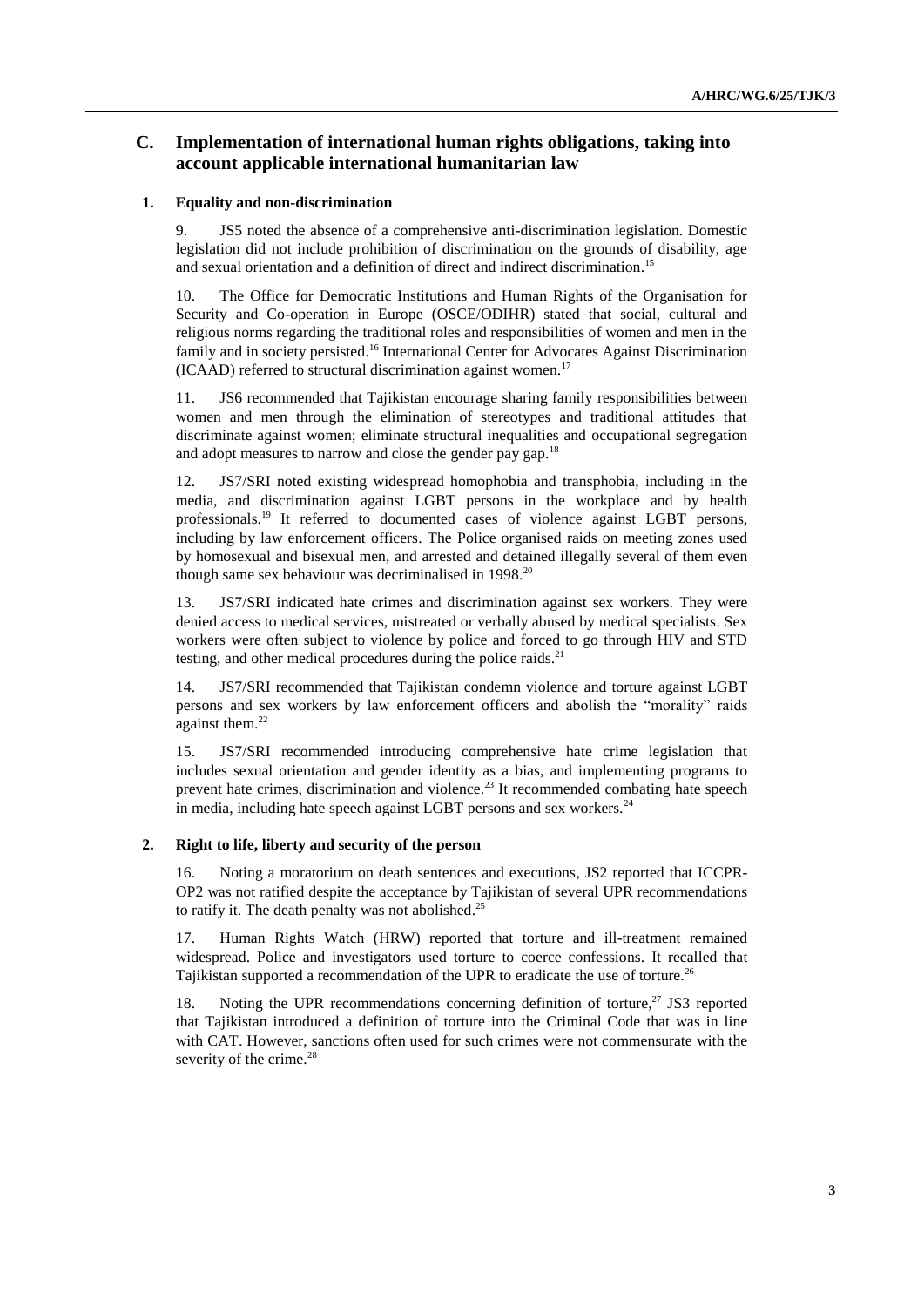19. HRW recommended that Tajikistan publicly acknowledge the scope and gravity of the problem of torture, and implement the recommendations put forward by the Special Rapporteur on torture based on his visits to the country in 2012 and 2014.<sup>29</sup>

20. JS4 referred to human rights violations committed by representatives of military commissariats against conscripts, including arbitrary arrests and inhuman treatment. It stated that military representatives used various methods to bring conscripts to the military commissariats including beating and blackmailing. After the President issued an order to eliminate all forms of illegal conscriptions, the number of cases of arbitrary arrests and forcible deployment of conscripts decreased.<sup>30</sup>

21. JS3 referred to documented cases of torture and ill-treatment, including hazing, in the armed forces. Hazing of new recruits by fellow soldiers was routine in the army.<sup>31</sup> JS4 stated that Tajikistan failed to ensure thorough investigation of cases of inhuman treatment of military personnel and provide adequate compensation to victims.<sup>32</sup> JS5 made similar observations.<sup>33</sup>

22. HRW stated that a law on domestic violence was adopted in 2013 as requested by several UPR recommendations. However, the law reportedly remained unimplemented and victims of domestic violence continued to receive inadequate protection.<sup>34</sup> ISHR stated that violence against women remained a serious issue.<sup>35</sup> JS7/SRI stated that not a single case of domestic violence was officially registered since 2013. Victims of domestic violence did not always report the violence out of fear of persecution and inadequate response by the police and the judiciary.<sup>36</sup> JS6 stated that domestic violence was not criminalised, but remained an administrative offence.<sup>37</sup>

23. JS6 stated that the 2013 law established conditions for issuing protection orders for victims of domestic violence, but did not provide the necessary procedures. <sup>38</sup> JS7/SRI stated that there were very few shelters for victims of domestic violence.<sup>39</sup>

24. The Global Initiative to End All Corporal Punishment of Children (GIEACPC) noted that Tajikistan supported several UPR recommendations to prohibit all corporal punishment of children. <sup>40</sup> The law on education explicitly prohibited corporal punishment in schools and in preschool education. However, the law on domestic violence did not include clear prohibition of corporal punishment in the home. There was no explicit prohibition of corporal punishment in all alternative care settings and penal institutions. It was recommended that Tajikistan prohibit all corporal punishment of children in all settings.<sup>41</sup>

25. JS6 stated that child labour was used widely in various spheres. It recommended fighting worst forms of child labour and abolishing this practice, including in cotton fields. $42$ 

#### **3. Administration of justice, including impunity, and the rule of law**

26. JS5 stated that the judiciary was not independent. Judges were appointed and dismissed by the decision of the President based on suggestions of the Council of Justice - a body of the executive brunch.<sup>43</sup> ISHR recommended ensuring the independence of the judicial system.<sup>44</sup> Lawyers for Lawyers (L4L) recommended that Tajikistan continue to implement the UPR recommendations no.  $88.44$  and  $88.45^{45}$  in order to ensure the proper functioning of the judicial system. 46

27. JS4 recommended prohibiting military courts from exercising jurisdiction over civilians.<sup>47</sup>

28. L4L noted that the prosecution played a dominant role in criminal proceedings.<sup>48</sup> JS5 recommended bringing authorities of the Prosecutor's office in compliance with international standards to ensure equality of arms in court proceedings. The Prosecutor's office should be deprived of authority to suspend execution of pronounced sentences.<sup>49</sup>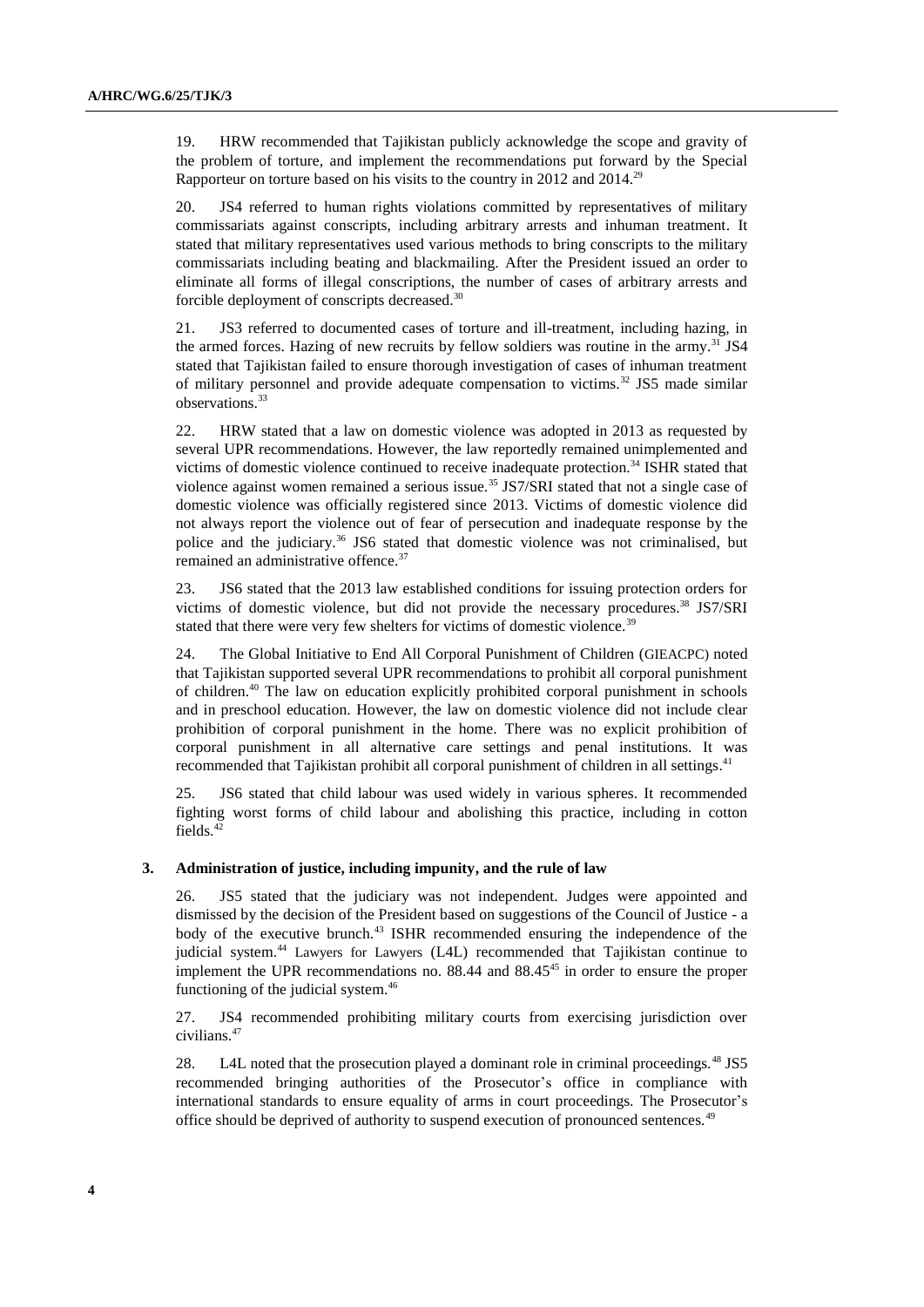29. International Bar Association's Human Rights Institute (IBAHRI) stated that a new law on advocacy and the Bar, which came into force in 2015, established a single unified bar association with mandatory membership for all lawyers to replace existing bar associations.<sup>50</sup> L4L welcomed the efforts of the Government to establish a national bar association. However, the law established a qualification commission under the Ministry of Justice, with a responsibility of conferring and withdrawing a lawyer's status. L4L was concerned that lawyers currently working on controversial cases might be at risk of not having their lawyers' status reinstated due to executive interference.<sup>51</sup> IBAHRI expressed similar concerns.<sup>52</sup>

30. L4L stated that lawyers encountered difficulties in carrying out their profession independently.<sup>53</sup> JS3 reported that police investigators often denied access of lawyers to their clients for days and that they often saw their clients for the first time at the remand hearing or even later.<sup>54</sup> L4L referred to information indicating that lawyers working on high profile cases were regularly subjected to threats or physical attacks, intimidation and improper interference by prosecutors or members of law enforcement agencies. 55

31. JS3 recommended ensuring that lawyers have unhindered access to their clients at all stages of detention and in all detention facilities. <sup>56</sup> L4L recommended that Tajikistan prevent that lawyers are threatened, intimidated, harassed or subjected to improper interference while exercising their professional duties and ensure that crimes, harassment and other violations against lawyers are effectively investigated, publicly condemned and perpetrators of such acts are prosecuted.<sup>57</sup> It recommended amending the law on advocacy to ensure that the qualification commission is no longer placed under the Ministry of Justice and that the new qualification exam is not retrospective, forcing all current practising lawyers to re-qualify.<sup>58</sup>

32. IBAHRI stated that the provision of free legal aid was underdeveloped. Legislation provided for the provision of free legal aid in certain circumstances. However, there was no state budget for the provision of legal aid. The Government owed large sums to lawyers in respect of work completed. 59

33. JS3 stated that domestic legislation provided detainees with legal safeguards, but it was ambiguous as to when a person was considered a detainee. In practice, it was often drawn up several hours, sometimes even days after the de facto apprehension. Although Tajikistan supported a recommendation of the  $UPR^{60}$  to include the identity of the apprehending officers in the detention record, the Criminal Procedure Code was not amended accordingly.<sup>61</sup>

34. JS3 stated that the Criminal Procedure Code stipulated that remand hearings should take place within 72 hours after a person was taken into custody. In practice, detainees were often brought before a judge later than the 72-hour limit.<sup>62</sup> It recommended amending the Criminal Procedure Code to ensure that remand hearings take place no longer than 48 hours after apprehension.<sup>63</sup>

35. JS5 noted a lack of a mechanism for public oversight over places where people were deprived of their liberty. <sup>64</sup> JS3 noted that a monitoring group was established within the Office of Ombudsman in 2014 and it consisted of the staff of the Office and civil society representatives. There were concerns about their ability to conduct unlimited and unannounced monitoring. The administration of the detention facilities appeared to have been informed of visits of the monitoring group in advance, although, since early 2015, no advance notification was required. When the monitoring group received allegations of torture, the administration of a detention facility admitted the staff of the Ombudsman, but denied access to its members from civil society. 65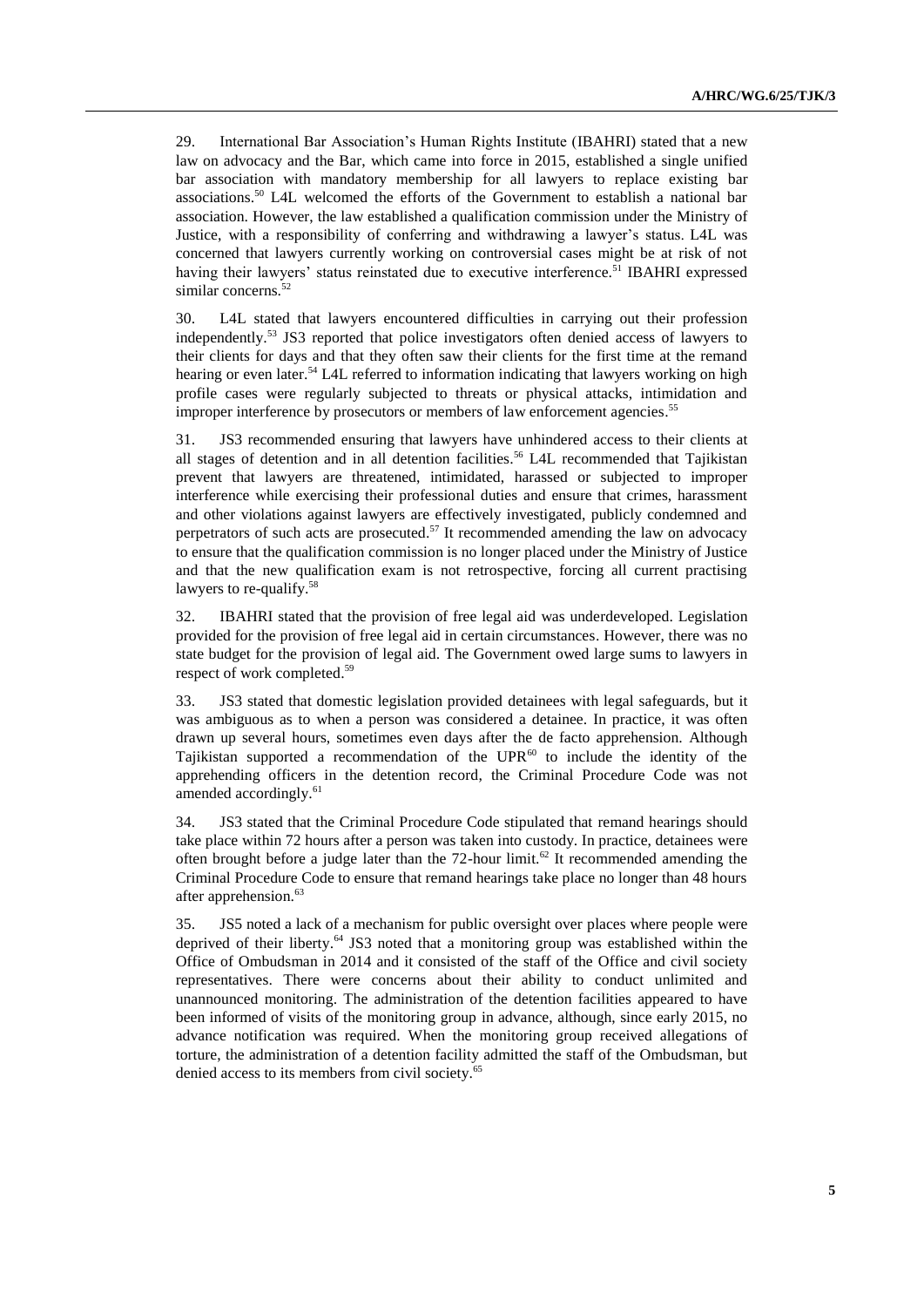36. JS3 recommended establishing an effective national preventive mechanism and granting unimpeded access to the ICRC and independent NGOs to all places of detention, conscription commissions and to military units. 66

37. JS3 stated that official investigations into allegations of torture were opened only in a small number of cases, and in many cases only disciplinary proceedings were imposed. Many victims of torture did not file complaints because of a fear of reprisals.<sup>67</sup> Noting two recommendations of the UPR to establish an independent compliant mechanism, $^{68}$  JS3 reported on the statement of the Prosecutor's Office that no such mechanism was needed considering an insignificant number of complaints.<sup>69</sup>

38. HRW recommended ensuring that prompt, thorough and impartial investigations are carried out into all allegations of torture and ill-treatment and all deaths in custody.<sup>70</sup> JS3 recommended establishing an independent body endowed with sufficient authority and competence to conduct independent investigations into allegations of torture and illtreatment. $71$ 

39. JS3 recommended ensuring that any statement or confession elicited as a result of torture or ill-treatment is not used as evidence in any proceedings except those brought against the alleged perpetrators. It recommended that Tajikistan oblige judges at remand hearings to inquire into a detainee's treatment in custody and to order an effective investigation if the detainee complains about torture or ill-treatment or if there is any other indication that he or she may have been subjected to such treatment.<sup>72</sup>

40. JS3 stated that domestic legislation did not exclude perpetrators of torture or illtreatment from benefitting from amnesties for prisoners. It was concerned that the legislation contained a statute of limitations applicable to the crimes of torture and illtreatment.<sup>73</sup> JS3 recommended legislating that perpetrators of torture or ill-treatment are excluded from amnesties for prisoners and abolishing the statute of limitations with regard to torture and ill-treatment. $74$ 

41. JS5 noted the lack of legislation on rehabilitation of victims of torture and stated that victims of torture often did not receive fair and adequate compensation.<sup>75</sup> JS3 recommended ensuring the right of victims to redress in the legislation, including fair and adequate compensation and rehabilitation for damages caused by torture regardless of whether the perpetrators of such acts were brought to justice.<sup>76</sup>

42. JS5 stated that the national action plan on reform of juvenile justice for 2010-2015 had several drawbacks and that mid-term reports on the implementation of the Plan were not published. Tajikistan reintroduced the use of solitary confinement as a disciplinary measure for juveniles. Juveniles were kept with adults in temporary or pre-trial detention centres located outside of Dushanbe. No specific actions were taken to establish childfriendly procedures for criminal cases involving a child victim or a child witness. The legislation did not provide a requirement for the mandatory participation of a lawyer and a psychologist in cases where children were victims or witnesses of crimes.<sup>77</sup>

#### **4. Right to privacy, marriage and family life**

43. JS7/SRI recommended introducing and implementing clear procedures of changing names and gender markers for transgender individuals, who want to change their passport information and other identity documents according to their gender identity.<sup>7</sup>

44. JS7/SRI stated that the minimum marriage age was 18 years. Many parents required their daughters to drop out of schools and forced them to get married. Such couples could not register officially the marriage as a spouse was below the age of 18, so many of them turned to local religious leaders (mullahs), who held the wedding ceremony without official registration. The Government required the mullahs not to perform a religious wedding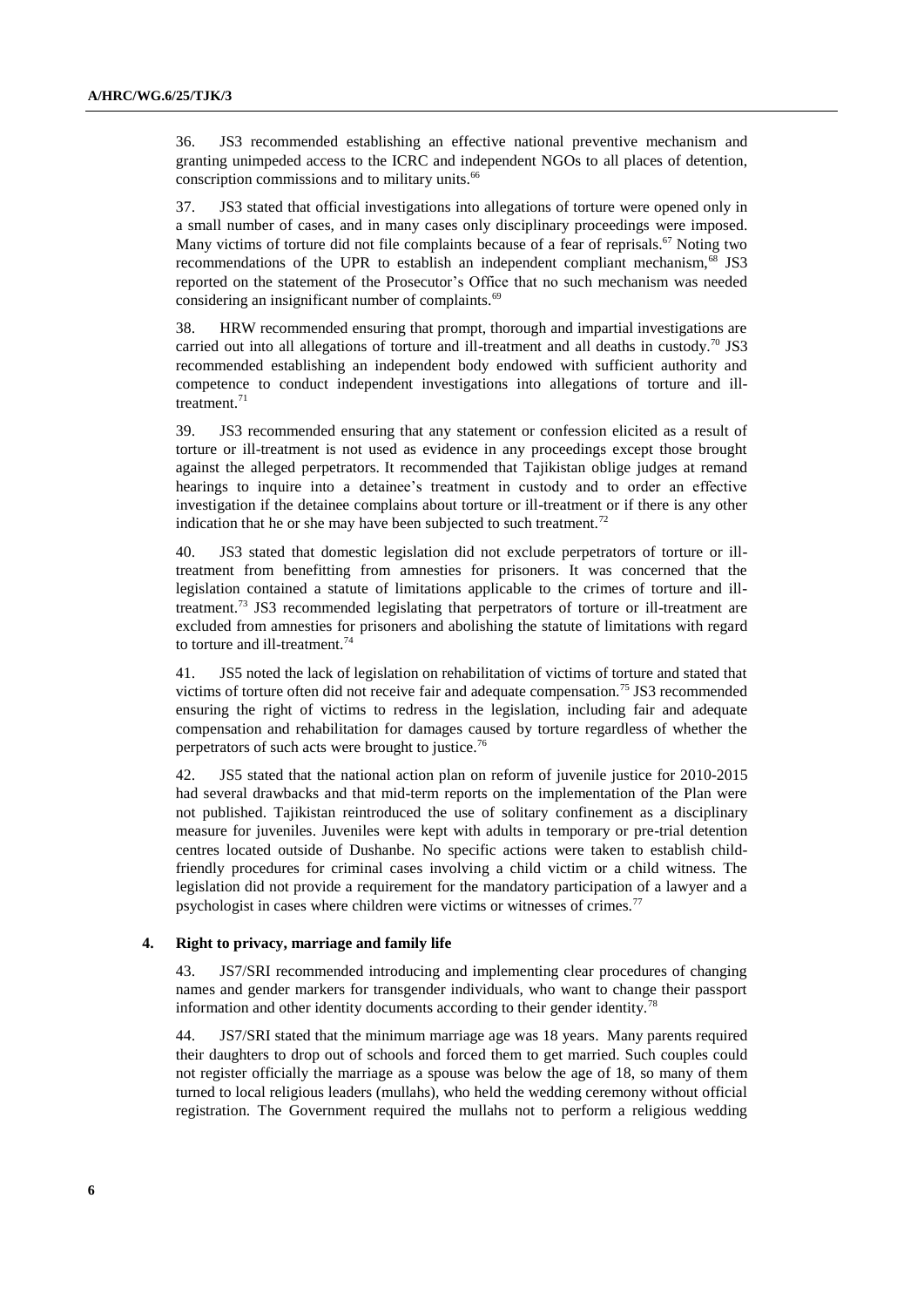ceremony for couples who did not have a civil marriage certificate. However, this decision was not implemented fully and early marriages without official registration had been taking place. 79

45. JS6 stated that the system of foster care or guardianship did not function. Children who were deprived of parental care and were temporarily placed in orphanages or boarding schools stayed in those places for years and became so-called social orphans.<sup>80</sup>

# **5. Freedom of religion or belief, expression, association and peaceful assembly, and right to participate in public and political life**

46. HRW stated that the authorities maintained tight restrictions on religious freedoms, including on religious education and worship. <sup>81</sup> JS2 stated that the law on religious freedom banned the activities of unregistered religious organizations and imposed serious restrictions on places of worship, religious literature, religious education and other religious activities.<sup>82</sup> Forum 18<sup>83</sup>, Jubilee Campaign  ${(JC)}^{84}$ , ICAAD<sup>85</sup> and the Alliance Defending Freedom International (ADF International)<sup>86</sup> made similar observations. European Association of Jehovah's Christian Witnesses (EAJCW) concluded that Tajikistan did not implement a recommendation of the UPR to guarantee freedom of religion and worship.<sup>87</sup>

47. JS2 stated that the production, import and distribution of religious materials required permission of the State Committee on Religious Affairs. Materials deemed inappropriate was confiscated.<sup>88</sup> JC stated that the 2011 amendments to the Law on religion restricted persons from traveling abroad to acquire religious education unless the person obtained their first religious education by a state-authorized institution in the country. There were no such institutions, providing Christian teaching and thus, Christians had no possibility to attain theological education neither at home nor abroad.<sup>89</sup>

48. HRW stated that under the pretext of combating extremism, Tajikistan continued to ban several Muslim groups. Some Christian minority denominations, such as Jehovah's Witnesses were similarly banned.<sup>90</sup> EAJCW highlighted the repeated denial by the authorities of the applications of Jehovah's Witnesses to re-register.<sup>91</sup> They were denied the right to conduct religious meetings and produce religious literature and their members were exposed to arrest, detention, beating and deportation for alleged illegal religious activities.<sup>92</sup>

49. JS2 stated that the Hanafi school of Islam had been promoted, to the detriment of other schools of Islam. <sup>93</sup> Forum 18 noted limitations on the numbers of mosques allowed per head of population and stated that non-permitted mosques were demolished.<sup>94</sup> HRW stated that the Government suppressed unregistered Muslim education, brought administrative charges against religious instructors, and controlled the content of sermons.<sup>95</sup> Forum 18 noted a ban on Islamic preaching in all but the largest mosques.<sup>96</sup> HRW noted restrictions on religious dress and that headscarves were banned in educational institutions. Beards were prohibited in public buildings.<sup>97</sup> JS2 and Forum 18 reported on cases where law enforcement officials forcibly shaved bearded Muslim men.<sup>98</sup>

50. HRW stated that a law on parental responsibility stipulated that parents must prevent their children from participating in religious activities, except for state-sanctioned religious education, until they turn  $18.^{99}$  JC<sup>100</sup>, ICAAD<sup>101</sup>, ADF International<sup>102</sup> and Forum  $18^{103}$ made similar observations. ADF International concluded that the law violated article 18 of ICCPR and article 14 of CRC.<sup>104</sup>

51. HRW recommended amending the restrictive laws concerning religious freedoms, to bring them into conformity with international and OSCE commitments.<sup>105</sup> JS2<sup>106</sup> JC,<sup>107</sup> ICAAD<sup>108</sup> and ADF International<sup>109</sup> made similar recommendations.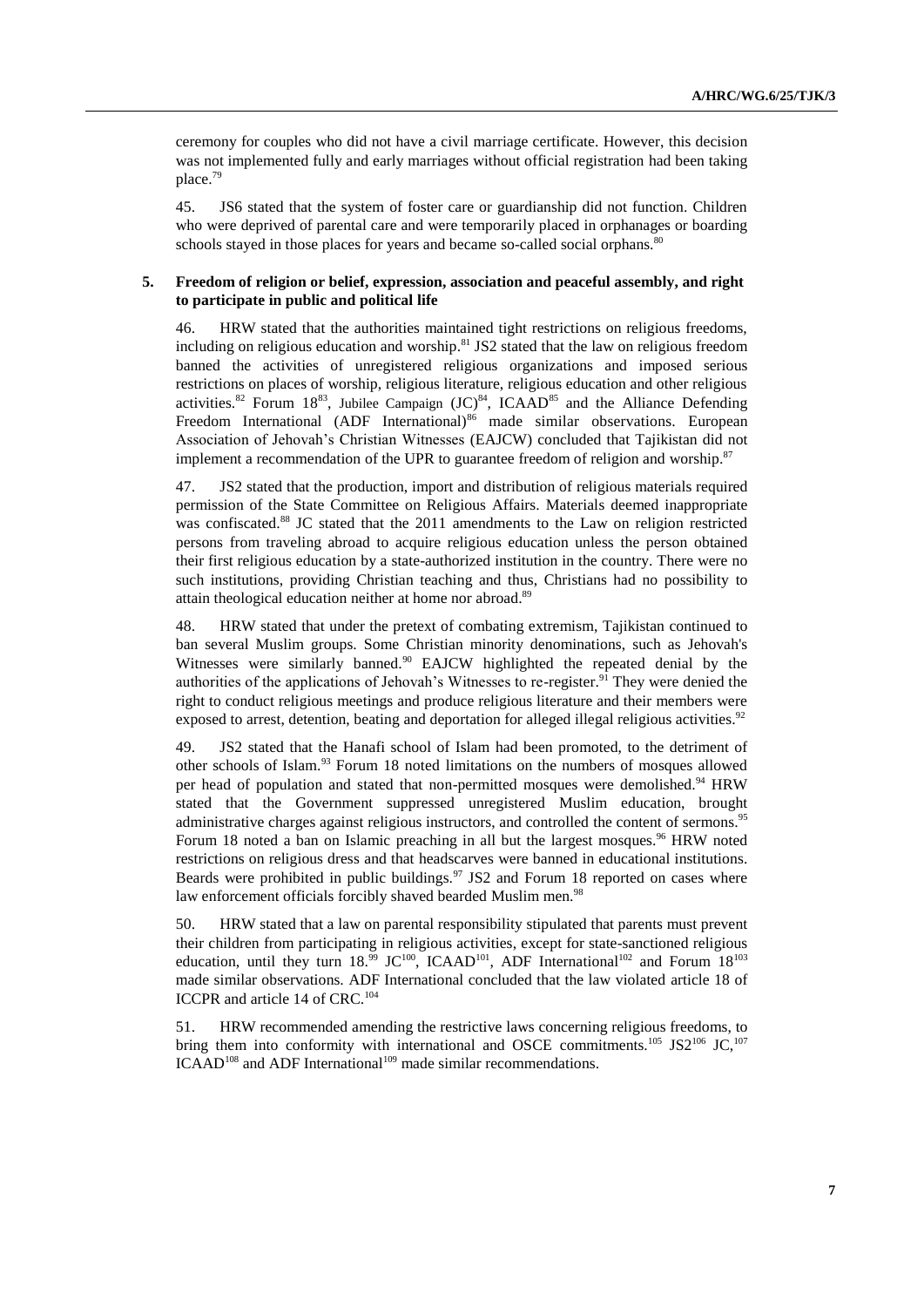52. JS4 stated that the legislation stipulated that everyone had a right to alternative service. However, the absence of a special law on alternative service made the enjoyment of this right impossible. $110$ 

53. JS1 stated that Tajikistan supported six recommendations of the UPR related to freedom of expression and undertook some positive legal reforms. However, in practice the situation regarding freedom of expression was not improved.<sup>111</sup> HRW stated that the authorities attempted to restrict media freedoms and access to independent information.<sup>112</sup>

54. JS1 welcomed the passage of a law on mass media in 2012, which contained several positive aspects, including a liability for the violation of media freedom and a prohibition on censorship and political persecution of critical opinions. However, journalists remained subject to legal harassment, with criminal and civil charges frequently brought against critical voices. 113

55. HRW reported that Tajikistan retained criminal sanctions for insulting the President or any government officials despite the 2012 legal amendments removing libel as an offense from the criminal code.<sup>114</sup> JS1 and HRW recalled that Tajikistan supported recommendations of the UPR to decriminalize defamation and insult.<sup>115</sup>

56. JS1 stated that civil defamation lawsuits were frequently brought against critical journalists, and courts issued disproportionate sanctions against them, with the intention of silencing journalists.<sup>116</sup> It explained that civil defamation provisions of the Civil Code did not conform to international standards on freedom of expression. Those provisions provided for excessive financial compensation for defamatory statements and did not provide for adequate defences against defamation claims, nor did differentiate statements of fact from statements of opinion, whereas under international law statements of opinion were accorded significant protection.<sup>117</sup>

57. JS1 stated that the implementation of the law on access to information was poor, and that the Government increasingly sought to control access to information.<sup>118</sup> JS2 stated that a new regulation, which was introduced in 2015, required government agencies to send their communications and press releases to the Khovar state information agency, while other media outlets could only report on official events citing this agency. Media representatives were concerned that the regulation would be used to deprive them of the opportunity to obtain first-hand information about official events.<sup>119</sup>

58. JS5 stated that access to information was hindered by the ongoing practice of extrajudicial blocking of web-sites of independent mass media and social networks.<sup>120</sup> HRW stated that under the pretext of protecting national security, the telecommunication agency had regularly ordered the blocking of websites.<sup>121</sup> JS1 reported on several incidents of mass blocking of access to internet resources and websites without court decisions in order to suppress political and social activism.<sup>122</sup> It stated that Tajikistan introduced legal amendments in 2014, enabling the government to block mobile services and access to the Internet without a court order, following the announcement of a state of emergency.<sup>123</sup>

59. HRW recommended that Tajikistan rescind undue restrictions on the media, including the 2015 rule barring media from reporting news about government actions and policies without citing reports by the official state news agency *Khovar*, respect freedom of information and tolerate all forms of legitimate speech.<sup>124</sup> JS2 recommended that Tajikistan put an end to the practice of arbitrary blocking of access to websites and mobile phone services and ensure that residents have unhindered access to information.<sup>125</sup>

60. JS1 recommended repealing the remaining defamation and insult provisions from the Criminal Code<sup>126</sup> and amending the Civil Code to ensure inter alia that no one should be liable for the expression of an opinion in relation to statements on matters of public concern. 127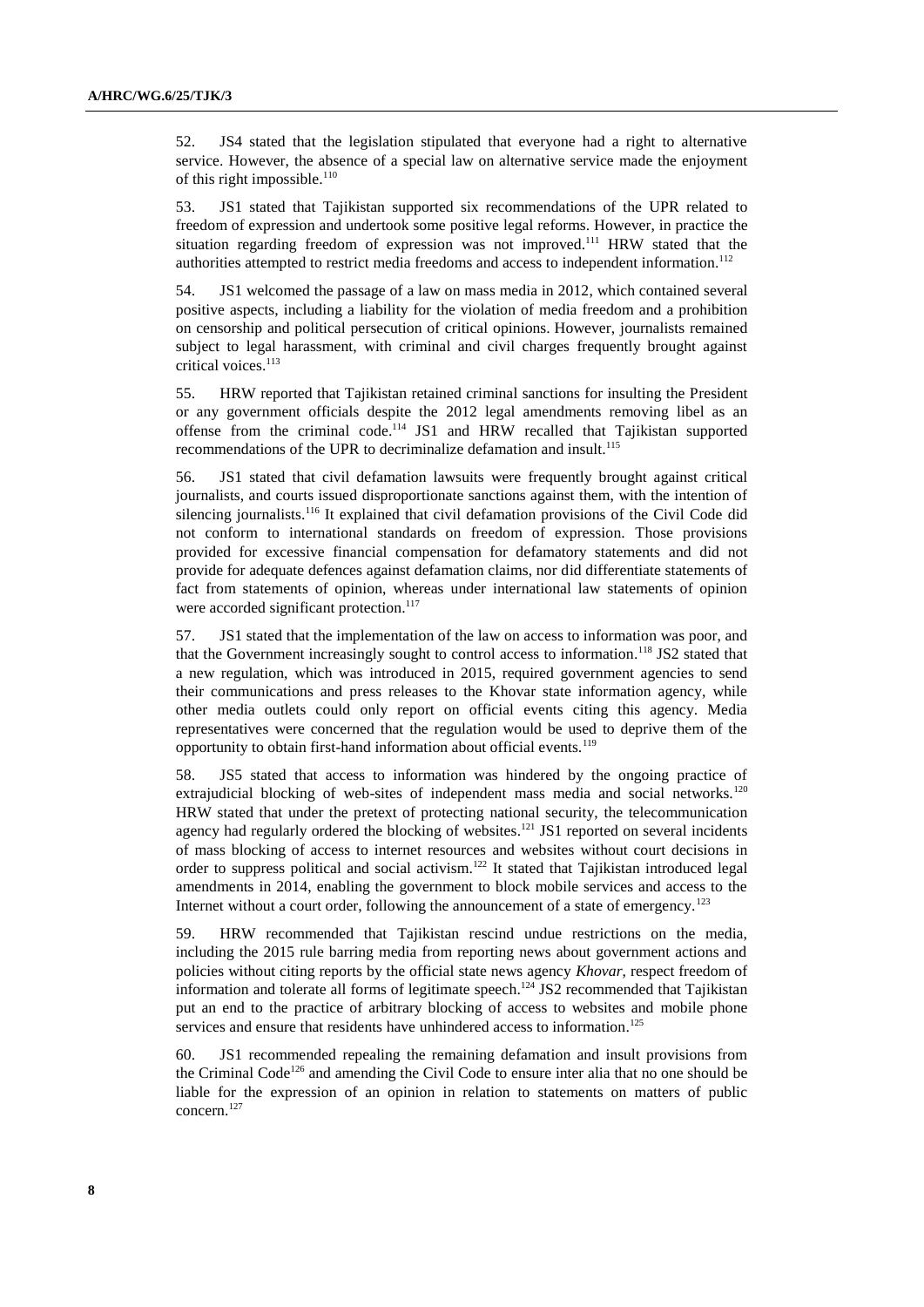61. JS1 recommended that Tajikistan reform the law on TV and radio broadcasting, to bring it in line with international standards on freedom of expression, including by establishing an independent regulatory body and ensuring respect for freedom of editorial policy. 128

62. JS1 recommended releasing all journalists who were arbitrarily detained.<sup>129</sup> JS2 recommended that Tajikistan condemn intimidation and harassment of media and journalists and ensure that any such incidents are thoroughly and impartially investigated and the perpetrators brought to justice. $130$ 

63. JS2 reported that Tajikistan has limited freedom of association and exerted pressure on human rights defenders.<sup>131</sup> JS3 expressed concern at the increasing pressure faced by NGOs.<sup>132</sup> ISHR reported that human rights defenders continued to be harassed and threatened by the Government. 133

64. JS2 stated that the situation of civil society, in particular that of NGOs working on human rights and on other sensitive issues had seriously worsened in 2015. Since the 2011 UPR, numerous NGOs experienced inspections of their activities by the Tax Committee and security agencies, in some cases resulting in warnings and sanctions. The trend had intensified in 2015. The environment for HRDs deteriorated and activists, lawyers and journalists were under pressure from the Government to drop or refrain from addressing specific politically sensitive issues.<sup>134</sup>

65. JS5 reported on the 2015 amendments to the law on public associations requiring registration of funding from foreign sources and grants of NGOs with the Ministry of Justice.<sup>135</sup> JS2 referred to concerns expressed that the amendments placed an unnecessary administrative burden on NGOs and that they might be used to obstruct the access to funding of NGOs.<sup>136</sup>

66. ISHR recommended amending the law on public association to ensure its compatibility with international human rights laws, with active participation of civil society.<sup>137</sup> HRW recommended that Tajikistan support the development of a strong, vibrant, and independent civil society by allowing the unimpeded operation of independent human rights and other civil society groups.<sup>138</sup>

67. JS1 stated that during the 2011 UPR, Tajikistan supported one recommendation regarding the right to peaceful assembly.<sup>139</sup> However, protests remained rare and the Government continued to present any form of protest as a security threat. The 2014 law on public assemblies placed significant restrictions on the right to freedom of peaceful assembly. It replicated problematic requirements in the previous law, stipulating that organisers must obtain permission 15 days prior to organising a mass gathering and limited the time and place where gatherings might take place, turning many areas into no-protest zones and banning protest at night. The law prohibited foreign citizens, stateless persons and persons who had a record of administrative violations from organising mass events or gatherings. <sup>140</sup> JS5 recommended that Tajikistan bring the law on public assemblies in compliance with international standards on the right to peaceful assembly.<sup>141</sup>

68. HRW stated that the authorities widened a crackdown on the political opposition.<sup>142</sup> ISHR reported that political opponents were subject to intimidation and threats.<sup>143</sup> OSCE/ODIHR noted that the opposition Islamic Revival Party of Tajikistan (IRPT) faced particular pressure.<sup>144</sup> HRW reported that the opposition party was shut out of parliament in 2015 and the leader of the party went into exile, fearing prosecution on bogus charges. The Ministry of Justice ordered the closure of the party.<sup>145</sup> OSCE/ODIHR reported that thirteen party members were arrested in September, 2015 and that the General Prosecutor officially implicated the chairman of the party in the armed clashes on 4 September. The chairman denied those accusations.<sup>146</sup>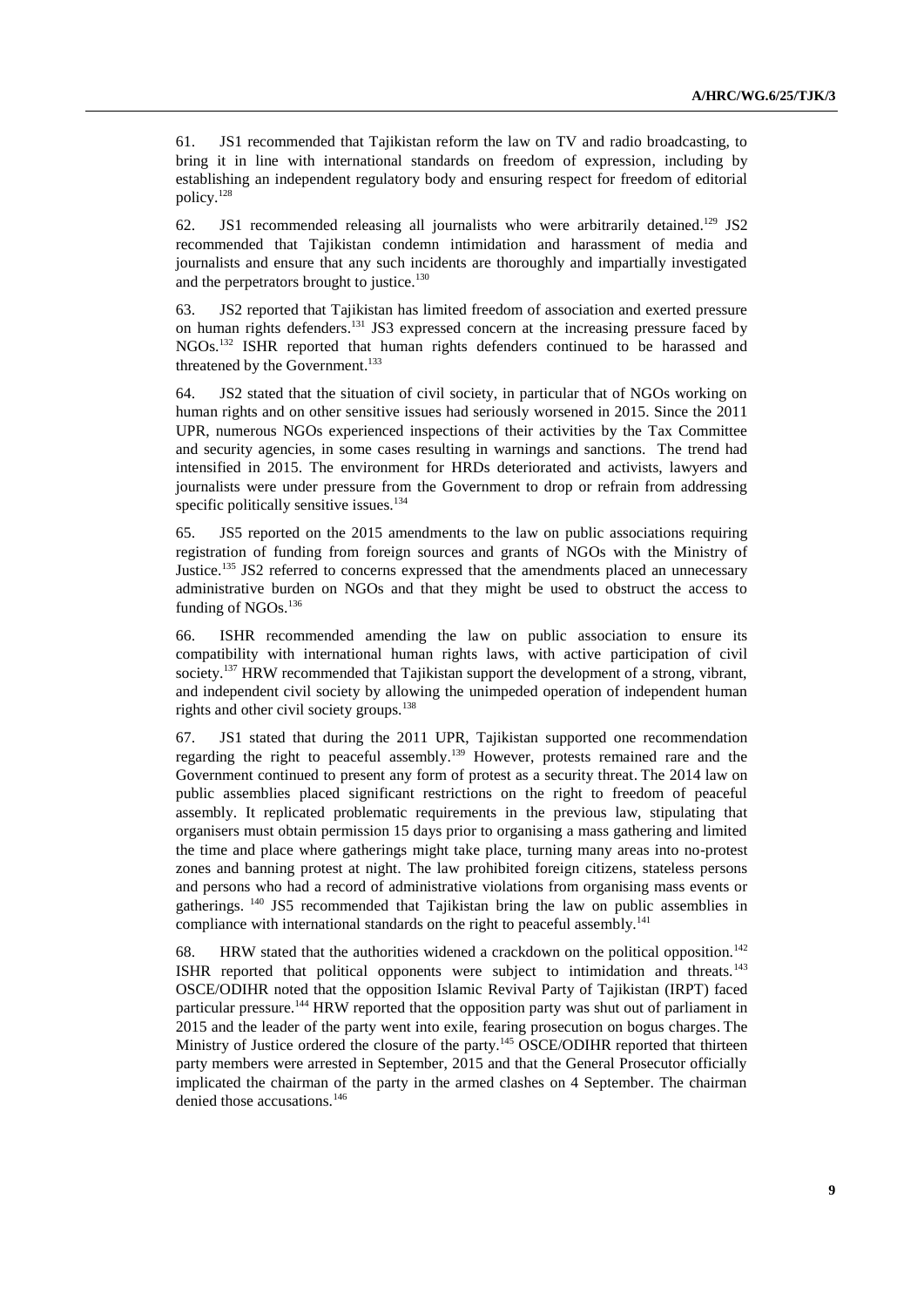69. JS2 recommended ensuring that political parties can operate without hindrance or harassment.<sup>147</sup> ISHR recommended releasing all arbitrary detained political opposition figures.<sup>148</sup>

70. OSCE/ODIHR stated that the participation of women in political and public life remained low despite the adoption of a national strategy to promote the role of women. Tajikistan did not adopt temporary special measures and incentives for political parties to nominate women as candidates.<sup>149</sup>

71. OSCE/ODIHR concluded that the 2015 parliamentary elections took place in a restricted political space. Restrictions on the right to stand, freedoms of expression and assembly, and access to media limited the opportunity to make a free and informed choice.<sup>150</sup> It noted that the restrictive candidate registration requirements resulted in a lack of genuine choice and meaningful pluralism during the 2013 presidential election.<sup>151</sup> In 2013 and 2015, reports of OSCE/ODIHR offered several recommendations to bring elections fully in line with OSCE commitments and international standards for democratic elections. 152

#### **6. Right to social security and to an adequate standard of living**

72. JS6 stated that more than half of the population did not have an access to drinking water and that water from unsafe sources had been used for drinking and for household needs.<sup>153</sup>

73. JS6 recommended developing a social housing policy for the most vulnerable groups of population, increasing state allocations for construction of subsidised housing, and ensuring access to information on urban construction plans and encouraging public participation in the development of such plans.<sup>154</sup>

74. HRW recommended that Tajikistan uphold the social and economic rights of all persons resettled as a result of or otherwise affected by the Rogun Dam and Hydropower Plant, and provide adequate compensation to resettles, ensuring access to adequate drinking water, proper sanitation, educational, medical, and employment opportunities in areas of resettlement.<sup>155</sup>

# **7. Right to health**

75. JS6 stated that mandatory health insurance covered from the state budget for a specific group of people did not function.<sup>156</sup>

76. JS7/SRI stated that Tajikistan had a number of policies and programs concerning the right to sexual and reproductive health, however they were limited and inefficient. The programs were often not implemented due to several reasons, including financial constraints. <sup>157</sup> It recommended improving the quality of the secondary school programme on sexuality education and introducing a similar programme for younger pupils in compliance with guidance of UNESCO and UNFPA on sexuality education.<sup>158</sup> JS7/SRI recommended empowering and educating youth and adolescents about their rights to sexual and reproductive health and increasing their access to sexual and reproductive health services. 159

77. JS6 stated that funding of mental health was not sufficient and that the draft strategy and policy on mental health for 2012-2015 was not yet adopted.<sup>160</sup>

#### **8. Right to education**

78. JS6 noted a shortage of teachers, a lack of access to preschool educational institutions, and high dropout rates among girls. It recommended inter alia increasing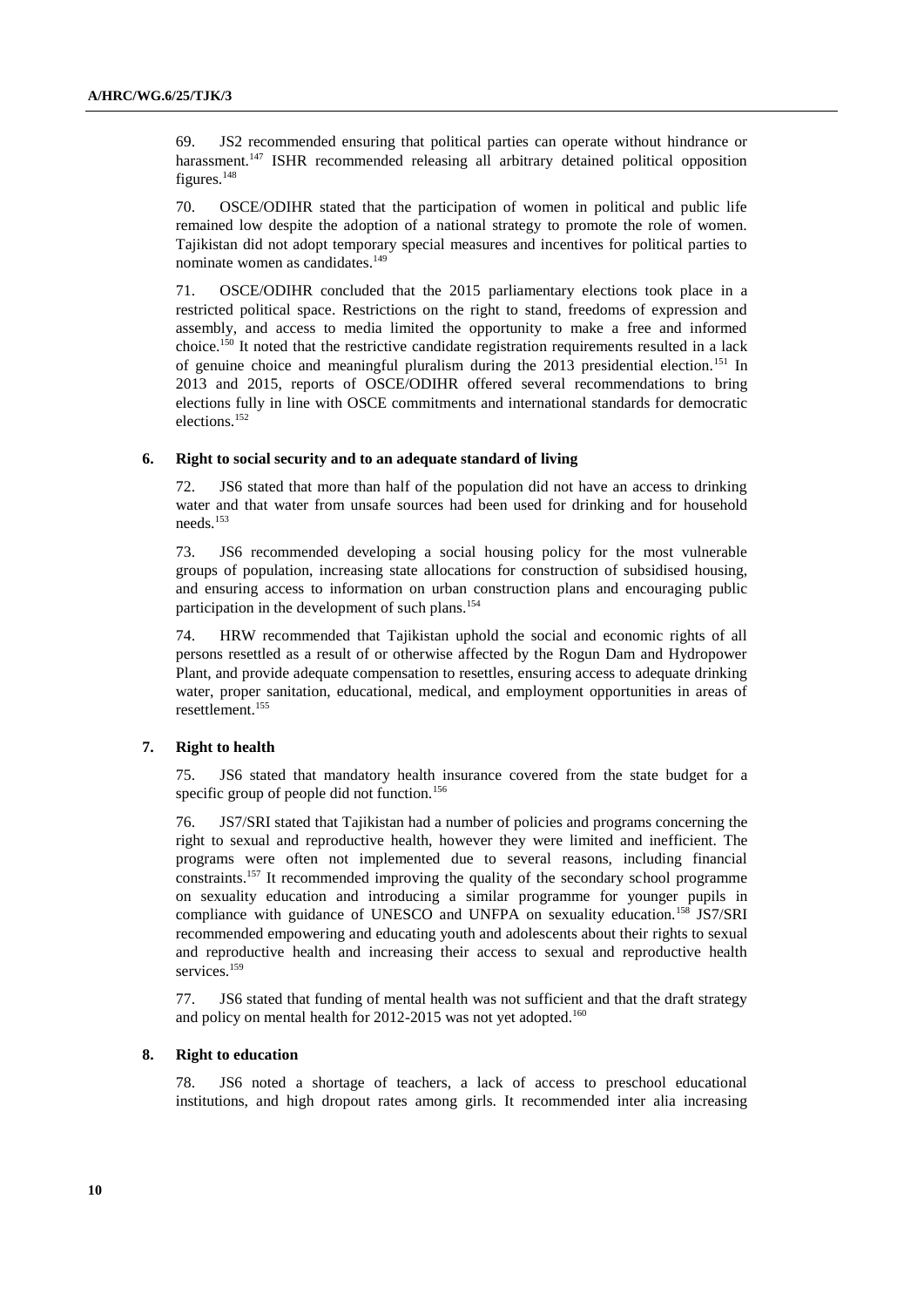access to and quality of education, especially in rural areas and developing programs to ensure access of children to preschool education.<sup>161</sup>

### **9. Persons with disabilities**

79. JS6 recommended adopting new criteria of defining disability that are in accordance with international standards.<sup>162</sup>

80. JS6 stated that the 2013 law on education included definition of inclusive education and provided guarantees for access to education of children with disabilities in public schools. However, schools with inclusive education had been mainly located in big cities, and that inclusive education in the regions remained problematic. The lack of teaching materials and programs for inclusive education had an impact on the quality of inclusive education. Teachers did not have adequate knowledge to work with children with special needs. Education of children with physical and mental disabilities took place in special educational institutions and thus, resulted in institutionalisation of children with disabilities.<sup>163</sup>

81. JS6 stated that legal provisions on employment quotas for persons with disabilities had not been enforced owing to a lack of implementation mechanisms and thus, the number of persons with disabilities who were employed through the quote system remained low. JS6 noted recent cases of dismissal of persons with disabilities.<sup>164</sup>

82. JS6 noted that access to public infrastructure of persons with disabilities was limited and that public buildings and transportation were generally not adapted to the needs of persons with disabilities.<sup>165</sup>

## **10. Minorities**

83. OSCE/ODIHR stated that the Constitution did not make any direct reference to national minorities, but enshrined principles of non-discrimination and equality of rights. The Constitution established Tajik as the state language and Russian as a language of communication between nationalities.<sup>166</sup>

84. JS6 recommended establishing a unit in the Ministry of Education to develop teaching materials for schools with the language of instruction in Russian, Uzbek, Kyrgyz and Turkmen as well as adopt a long term plan to publish textbooks and teaching materials for those schools.<sup>167</sup>

#### **11. Migrants, refugees and asylum seekers**

85. JS6 stated that the strategy on labor migration of Tajik citizens abroad for 2011- 2015 established a mechanism for reintegration of returned migrants in the economy. However, several centers on reintegration that were established in 2012 did not function owing to a lack of funding and qualified staff. It concluded that measures for reintegration and employment of returned migrants were inadequate.<sup>168</sup>

86. JS6 stated that a government decree restricted the right of refugees to reside in many areas of the country, including in Dushanbe and Khudjand. It recommended repealing the decree. 169

87. JS6 stated that legislation guaranteed the right of refugees to receive financial and other type of assistance. However, mechanisms to provide such assistance were not developed. 170

88. JS6 recommended developing a procedure for documenting stateless persons and using simplified procedures to review requests of these persons to receive permanent residence.171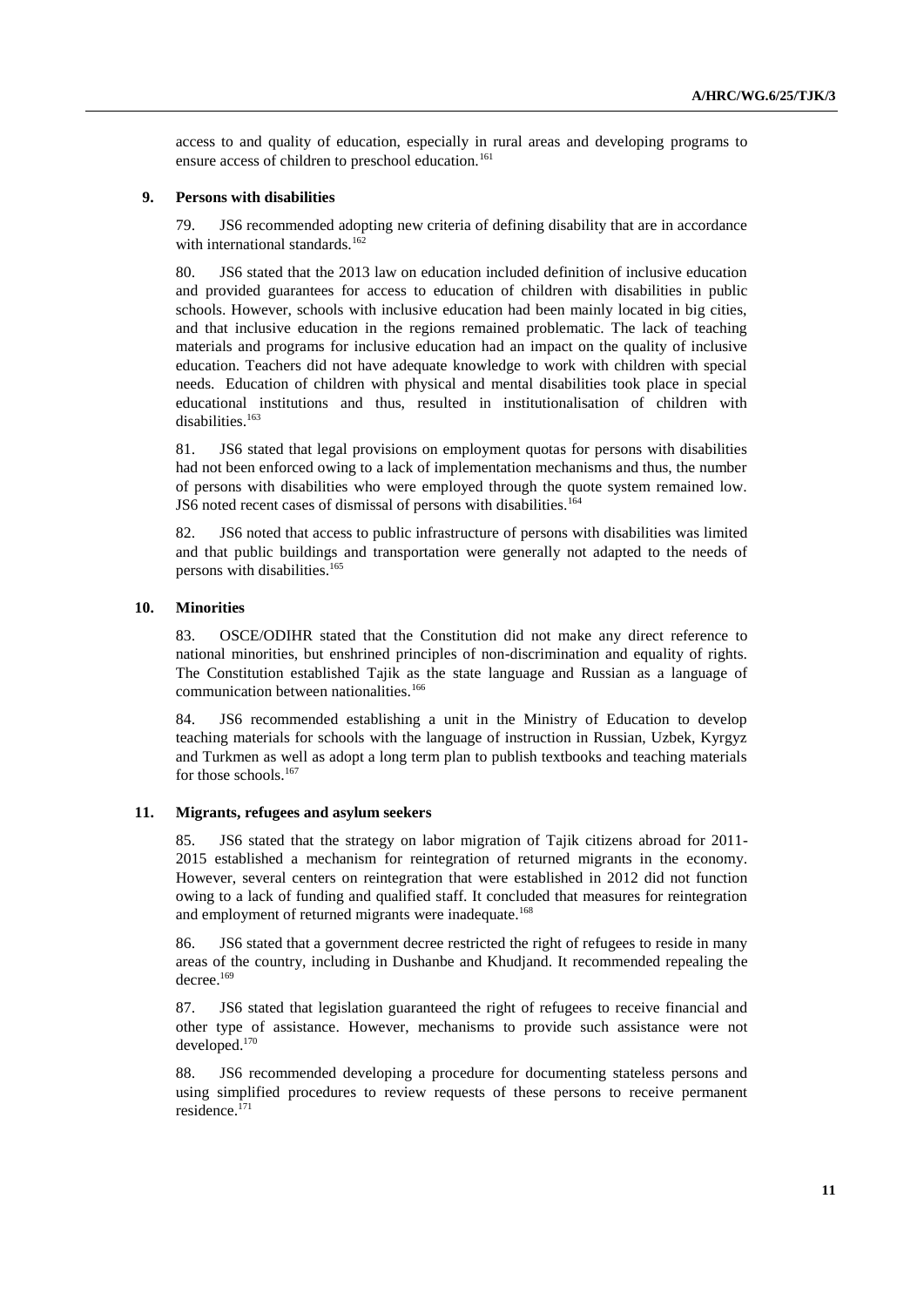# *Notes*

| The stakeholders listed below have contributed information for this summary; the full texts of all |                                                                       |  |
|----------------------------------------------------------------------------------------------------|-----------------------------------------------------------------------|--|
| original submissions are available at: www.ohchr.org                                               |                                                                       |  |
| Civil society                                                                                      |                                                                       |  |
| Individual submissions:                                                                            |                                                                       |  |
| <b>ADF</b> International                                                                           | Alliance Defending Freedom International, Geneva (Switzerland)        |  |
| <b>EAJCW</b>                                                                                       | European Association of Jehovah's Christian Witnesses, Kraainem       |  |
|                                                                                                    | (Belgium);                                                            |  |
| Forum 18                                                                                           | Forum 18 News Service, Oslo (Norway);                                 |  |
| <b>GIEACPC</b>                                                                                     | Global Initiative to End All Corporal Punishment of Children, London  |  |
|                                                                                                    | (United Kingdom of Great Britain and Northern Ireland);               |  |
| <b>HRW</b>                                                                                         | Human Rights Watch, New York (United States of America);              |  |
| <b>ICAAD</b>                                                                                       | International Center for Advocates Against Discrimination, New York   |  |
|                                                                                                    | (United States of America);                                           |  |
| <b>IBAHRI</b>                                                                                      | International Bar Association's Human Rights Institute, London        |  |
|                                                                                                    | (United Kingdom);                                                     |  |
| <b>ISHR</b>                                                                                        | International Service For Human Rights, (Geneva) Switzerland;         |  |
|                                                                                                    |                                                                       |  |
| JC                                                                                                 | Jubilee Campaign, Fairfax (United States of America);                 |  |
| L4L                                                                                                | Lawyers for Lawyers, Amsterdam, (The Netherlands);                    |  |
| Joint submissions:                                                                                 |                                                                       |  |
| JS1                                                                                                | Joint submission 1 submitted by: Article 19, English Pen and Pen      |  |
|                                                                                                    | International, London (United Kingdom of Great Britain and the        |  |
|                                                                                                    | Northern Ireland);                                                    |  |
| JS <sub>2</sub>                                                                                    | Joint submission 2 submitted by: Nota Bene, Dushanbe (Tajikistan)     |  |
|                                                                                                    | and International Partnership for Human Rights, Brussels (Belgium);   |  |
| JS3                                                                                                | Joint submission 3 submitted by: Coalition against Torture in         |  |
|                                                                                                    | Tajikistan (12 NGOs and 5 independent experts (Tajikistan) and        |  |
|                                                                                                    | International Partnership for Human Rights (Belgium). The content of  |  |
|                                                                                                    | the submission is supported by Helsinki Foundation for Human Rights   |  |
|                                                                                                    | (Poland) and the Norwegian Helsinki Committee (Norway) and the        |  |
|                                                                                                    | World Organisation against Torture (Switzerland);                     |  |
| JS4                                                                                                | Joint submission 4 submitted by: Human Rights Matter (Germany),       |  |
|                                                                                                    | Office for Civil Freedoms (Tajikistan), Saint Petersburg Regional     |  |
|                                                                                                    | Human Rights Organisation 'Soldiers Mothers of Saint Peterburg'       |  |
|                                                                                                    | (Russian Federation), Human Rights Group 'Citizen. Army. Law'         |  |
|                                                                                                    | (Russian Federation);                                                 |  |
| JS5                                                                                                | Joint submission 5 submitted by: Public Association "Bureau on        |  |
|                                                                                                    | Human Rights and Rule of Law", Office of Civil Freedoms, Public       |  |
|                                                                                                    | Fund "Legal Initiative", Public Association "Rights and Prosperity",  |  |
|                                                                                                    | National Association of Independent Mass Media in Tajikistan, Public  |  |
|                                                                                                    | Association "Human Rights Centre" (Tajikistan), with the support of   |  |
|                                                                                                    | the International Federation for Human Rights (FIDH);                 |  |
| JS6                                                                                                | Joint submission 6 submitted by: Public Association "Bureau on        |  |
|                                                                                                    | Human Rights and Rule of Law", League of women with disabilities      |  |
|                                                                                                    | "Ishtirok", Independent Center of the Protection of Human Rights,     |  |
|                                                                                                    | Society of persons with disabilities "Imkoniyat", Coalition of public |  |
|                                                                                                    | associations "From legal equality to actual equality", Public Fund    |  |
|                                                                                                    | "Your choice", Association of parents of children with disabilities,  |  |
|                                                                                                    | Public Fund "Public health and human rights", Public Association      |  |
|                                                                                                    |                                                                       |  |
|                                                                                                    | "Rights and Prosperity", Union of Consumers, Tajik Alliance of        |  |
|                                                                                                    | Family Planning, Public Association "Human Rights Center"             |  |
|                                                                                                    | (Tajikistan) with the support of FIDH                                 |  |
| JS7/SRI                                                                                            | Joint submission 7 submitted by: the following partners of Sexual     |  |
|                                                                                                    | Rights Initiative- Action Canada for Sexual Health Rights (Canada),   |  |
|                                                                                                    | Egyptian Initiative for Personal Rights (Egypt), The Federation of    |  |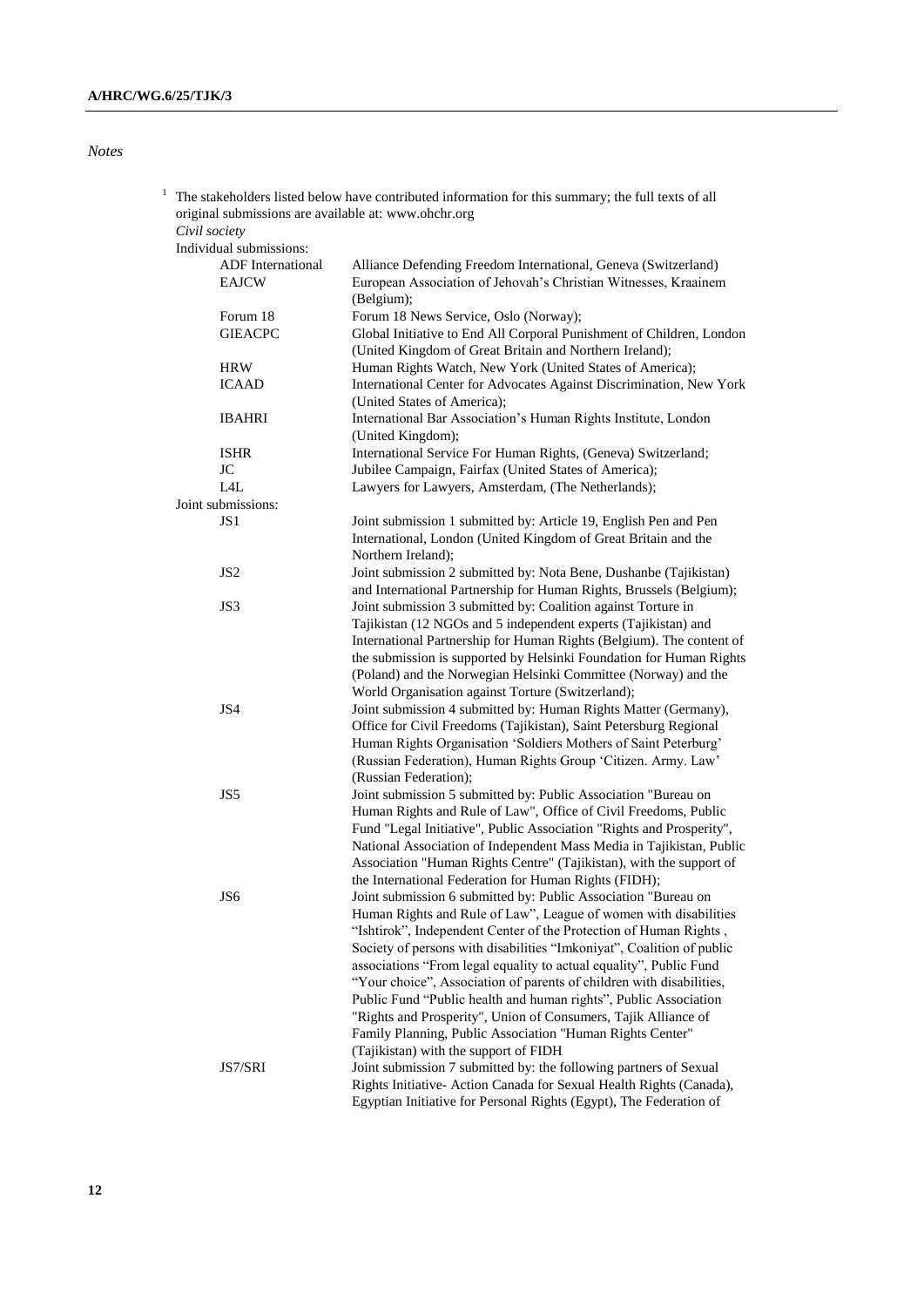|          |                                                                                                       | Women for Family Planning (Poland), Coalition of African Lesbians           |  |
|----------|-------------------------------------------------------------------------------------------------------|-----------------------------------------------------------------------------|--|
|          |                                                                                                       | (South Africa) and Akahatà (Argentina).                                     |  |
|          | Regional intergovernmental organization:                                                              |                                                                             |  |
|          | <b>OSCE/ODIHR</b>                                                                                     | Office for Democratic Institutions and Human Rights of the                  |  |
|          |                                                                                                       | Organisation for Security and Co-operation in Europe, Warsaw,<br>Poland     |  |
|          |                                                                                                       | Attachments:                                                                |  |
|          |                                                                                                       | (OSCE/ODIHR: report 2015) Election Observation Mission Final                |  |
|          |                                                                                                       | Report, Parliamentary Elections on, 1 March 2015, Warsaw, 15 May,           |  |
|          |                                                                                                       | 2015;<br>(OSCE/ODIHR: report 2013) Election Observation Mission Final       |  |
|          |                                                                                                       | Report, Presidential Elections 6 November, 2013, Warsaw, February,<br>2014. |  |
| 2        |                                                                                                       | The following abbreviations are used in UPR documents:                      |  |
|          | <b>ICCPR</b>                                                                                          | International Covenant on Civil and Political Rights                        |  |
|          | <b>ICCPR-OP2</b>                                                                                      | Second Optional Protocol to ICCPR, aiming at the abolition of the           |  |
|          |                                                                                                       | death penalty                                                               |  |
|          | <b>CAT</b>                                                                                            | Convention against Torture and Other Cruel, Inhuman or Degrading            |  |
|          |                                                                                                       | <b>Treatment or Punishment</b>                                              |  |
|          | OP-CAT                                                                                                | Optional Protocol to CAT                                                    |  |
|          | <b>CRC</b>                                                                                            | Convention on the Rights of the Child                                       |  |
|          | <b>CRPD</b>                                                                                           | Convention on the Rights of Persons with Disabilities                       |  |
| 3        | JS6, para. 64.                                                                                        |                                                                             |  |
|          | $4$ JS3, p. 9.                                                                                        |                                                                             |  |
| 6        | $5$ JS2, p. 5. See also JS5, para. 38.                                                                |                                                                             |  |
| $\tau$   | JS6, para. 109.                                                                                       |                                                                             |  |
| 8        | JS5, para. 49.<br>JS5, para, 10, p. 2.                                                                |                                                                             |  |
| 9        | JS3, p. 10.                                                                                           |                                                                             |  |
| 10       | JS3, pp. 2-3.                                                                                         |                                                                             |  |
| 11       | JS6, para. 2.                                                                                         |                                                                             |  |
| 12       | JS7/SRI, para. 5. For the full text of the recommendation see A/HRC/19/3, para. 88.9 (Poland).        |                                                                             |  |
| 13       | JS5, para. 7, p. 2.                                                                                   |                                                                             |  |
| 14       | ISHR, p. 3.                                                                                           |                                                                             |  |
| 15       |                                                                                                       | JS5, p.3, para. 11. See also JS6, para. 72 and JS7/SRI, para. 35.           |  |
|          | 16<br>OSCE/ODIHR, p. 5.                                                                               |                                                                             |  |
|          | 17<br>ICAAD, p. 1.                                                                                    |                                                                             |  |
| 18<br>19 | JS6, para. 20.                                                                                        |                                                                             |  |
| 20       | JS7/SRI, paras. 9 and 13.                                                                             |                                                                             |  |
| 21       | JS7/SRI, paras. 10-11. See also ISHR, p. 2.<br>JS7/SRI, paras. 16, 17 and 18.                         |                                                                             |  |
| $22\,$   | JS7/SRI, paras. 40-41.                                                                                |                                                                             |  |
| 23       | JS7/SRI, paras. 34 and 36.                                                                            |                                                                             |  |
| 24       | JS7/SRI, para. 45.                                                                                    |                                                                             |  |
| 25       | JS2, p. 5.                                                                                            |                                                                             |  |
| 26       | HRW, p. 4. See also JS3, p. 3, JS5, para. 39 and ISHR, p. 1. For the full text of the recommendation, |                                                                             |  |
|          | see A/HRC/19/3, para. 88. 28 (United Kingdom of Great Britain and Northern Ireland).                  |                                                                             |  |
| 27       | For the full texts of the recommendations, see A/HRC/19/3, paras. 88. 23 (Czech Republic and          |                                                                             |  |
|          | Australia) and 88.24 (Canada).                                                                        |                                                                             |  |
| 28       | JS3, pp. 2 and 7. See also JS5, para. 42.                                                             |                                                                             |  |
| 29       | HRW, p. 5.                                                                                            |                                                                             |  |
| 30<br>31 | JS4, p.1.                                                                                             |                                                                             |  |
| 32       | JS3, p. 3.                                                                                            |                                                                             |  |
| 33       | JS4, p. 5.                                                                                            |                                                                             |  |
| 34       | JS5, paras. 40 and 41.<br>HRW, p. 5.                                                                  |                                                                             |  |
|          |                                                                                                       |                                                                             |  |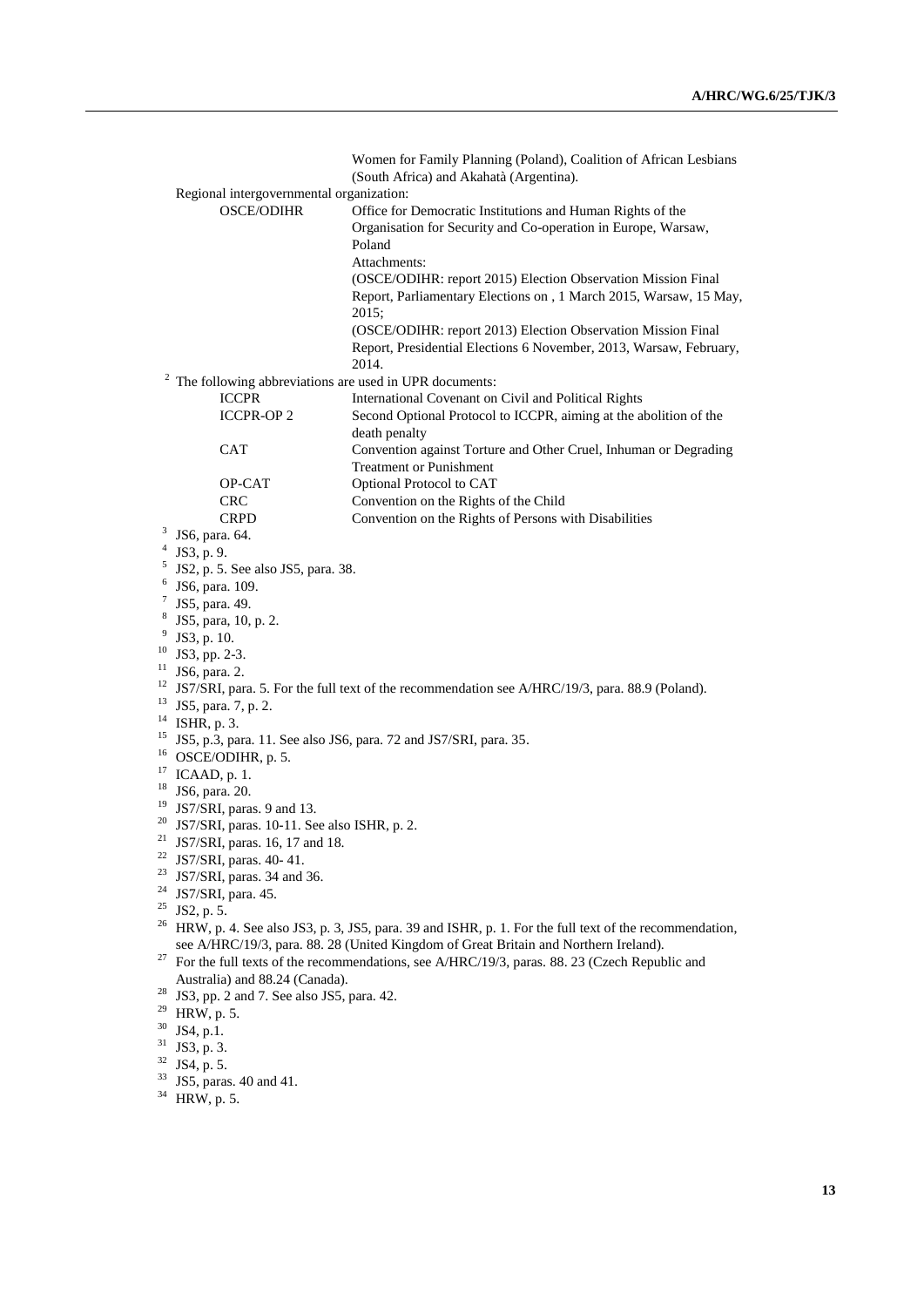- <sup>35</sup> ISHR, p. 2. JS6, para. 7 and ICAAD, pp. 1-2.<br><sup>36</sup> IS7/SPJ paras. 20.21. See also ICAAD, p. 3.
- JS7/SRI, paras. 20-21. See also ICAAD, p. 3.
- JS6, para. 9.
- JS6, para. 8.
- JS7/SRI, para. 20.
- <sup>40</sup> For the full text of the recommendations see A/HRC/19/3, paras. 89.3 (Brazil and Romania), 89.4 (Uruguay) and 90.28 (Slovenia).
- GIEACPC, paras. 1.1, 1.3 and 2.1-2.7.
- JS6, paras. 24 and 28.
- JS5, para. 14.
- ISHR, p. 3.
- <sup>45</sup> For the full text of the recommendations see A/HRC/19/3, paras. 88.44 (Sweden) and 88.45 (Mexico).
- L4L, p. 5.
- JS4, p. 6.
- L4L, para. 12.
- JS5, para. 21.
- IBAHRI; para. 1.1.
- L4L, paras. 14, 17, 18 and 19.
- IBAHRI, paras. 1.7, 1.8 and 1.10.
- L4L, para. 9.
- JS3, p. 5. See also L4L, para. 12.
- L4L, para. 10. See also IBAHRI, p. 1.9.
- JS3, p. 9.
- L4L, para. 13.
- L4L, p. 5. See also IBAHRI, p. 4.
- IBAHRI, para. 2.1.
- For the full text of the recommendation, see A/HRC/19/3, para. 90. 30 (Czech Republic).
- JS3, p. 4.
- JS3, p. 6. See also JS5, para. 18.
- JS3, p. 9.
- JS5, para. 50.
- JS3, pp. 3-6. See also JS5, para. 50.
- JS3, p. 9. See also JS5, paras. 54 and 55.
- JS3, p. 3.
- <sup>68</sup> For the full text of the recommendation, see A/HRC/19/3, paras. 88. 49 (Poland) and 88.24 (Canada).
- JS3, p. 7.
- HRW, p. 5.
- JS3, p. 9. See also JS5, para. 46.
- JS3, p. 9.
- JS3, p. 8.
- JS3, p. 10.
- JS5, paras. 42 and 43.
- JS3, p. 10. See also JS5, paras. 47 and 48.
- JS5, paras. 25, 26, 27 and 30.
- JS7/SRI, para. 44.
- JS7/SRI, paras. 23-24.
- JS6, paras. 21 and 22.
- <sup>81</sup> HRW, p. 5. See also Forum 18, p. 1, JS2, p. 4, JC, para. 1 and ADF International, para. 4.
- JS2, p. 4.
- Forum 18, para. 8.
- JC, pp. 1-2.
- ICAAD, p. 4.
- ADF International, paras. 6, 7, 8 and 9.
- <sup>87</sup> EAJCW, para. 24. For the full text of the recommendation, see A7HRC/19/3, para. 88.53 (Uruguay).
- JS2, p. 4. See also JC, para. 8, Forum 18, para. 22 and ADF International, para. 11.
- JC, para. 4. See also ADF International, para. 12.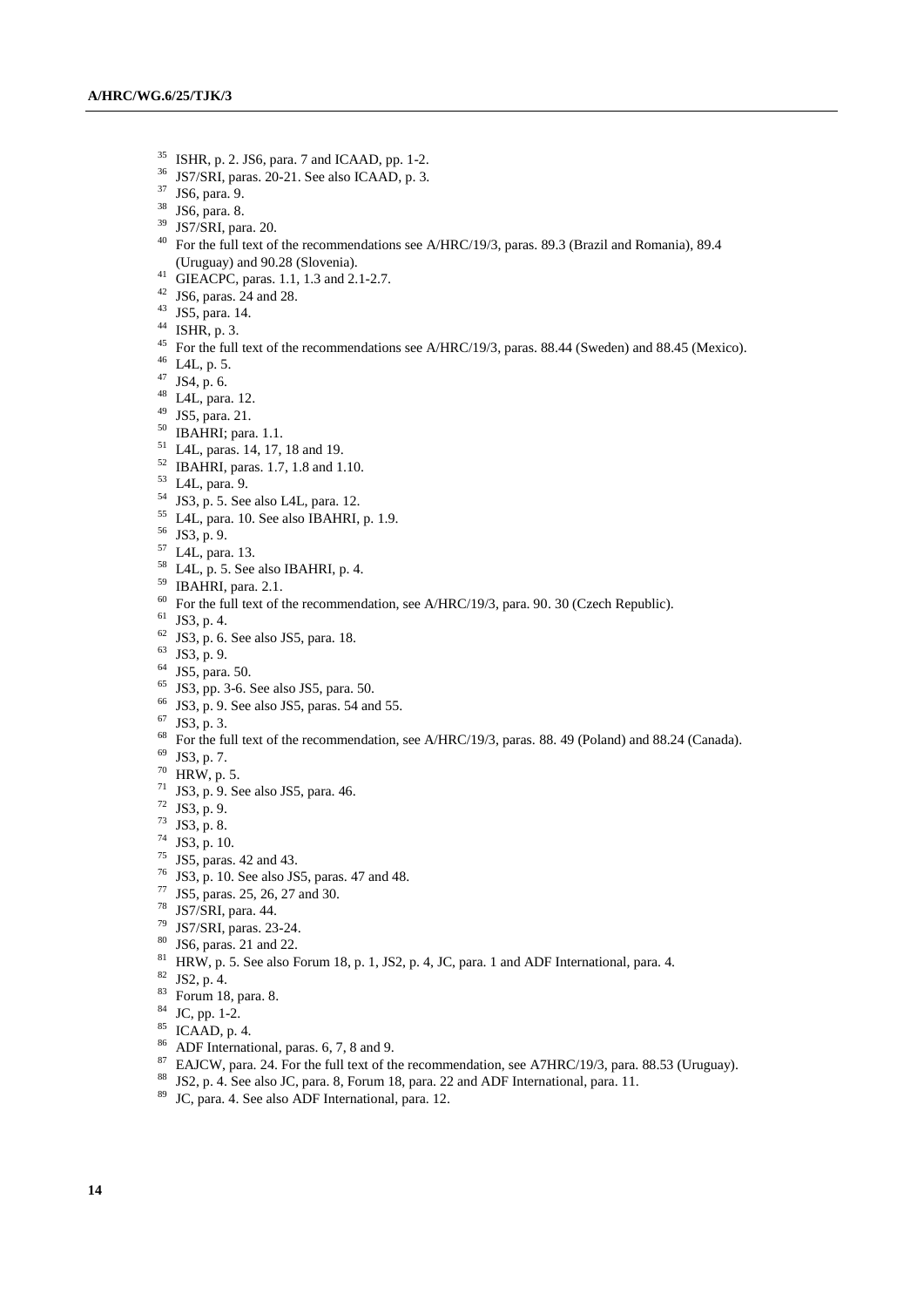- HRW, p. 5. See also Forum 18, paras. 9 -19, ICAAD, p. 4, para. (3), JC, para. 2, ADF International, paras. 15-22 and JC, para. 12.
- <sup>91</sup> EAJCW, paras. 5 and 14.
- EAJCW, paras 5, 10, 12 and 14. See also ICAAD, p. 4, para. (3).
- JS2, p. 4.See also JC, para. 3.
- Forum 18, para. 12.
- <sup>95</sup> HRW, p. 5. See also Forum 18, p. 1.
- Forum 18, para. 12.
- HRW, p. 5. See also Forum 18, paras. 6-7.
- JS2, p. 4 and Forum 18, para. 7.
- HRW, p. 5.
- JC, para. 9.
- ICAAD, p. 4.
- ADF International, para. 14.
- Forum 18, para. 20.
- <sup>104</sup> ADF International, paras. 2 8 and 29.
- HRW, p. 5.
- JS2, p. 4.
- JC, p. 3; Summary of Recommendations.
- ICAAD, p. 4.
- ADF International, para. 31.
- JS4, p. 2.
- JS1, paras. 2, 3 and 4.
- HRW, p. 2. See also JS2, p. 1 and ISHR, p. 1.
- JS1, para. 6. See also paras. 3, 7 and 8.
- HRW, p. 2. See also JS2, p. 1, JS1, para. 9, JS5, para. 67, and ISHR, p. 1.
- JS1, para. 9 and HRW, p. 2.
- JS1, para. 17. See also para. 11 and JS2, p. 1 and JS5, para. 68.
- <sup>117</sup> JS1, paras. 12, 15 and 16.
- JS1, para. 19.
- JS2, p. 1. See also HRW, p. 3, JS1, para. 22 and JS5, para. 70.
- <sup>120</sup> JS5, para. 71.
- HRW, p. 3.
- JS1, para. 21. See also ISHR, p. 1.
- JS1, para. 20. See also JS2, pp. 1-2, JS5, para. 72 and ISHR, p. 1.
- HRW, p. 3. See also JS5, paras. 75, 76 and 78 and JS1, p. 7.
- JS2, para. 2.
- JS1, para. 35 (II). See also HRW, p. 3, ISHR, p. 3, JS2, p. 2. and JS5, para. 74.
- JS1, para. 35 (III). See also JS5, para. 77.
- <sup>128</sup> JS1, para. 35 (VII).
- JS1, para 35 (I).
- JS2, para. 2.
- JS2, p. 2.
- JS3, p. 8.
- ISHR, p. 1.
- 
- JS2, pp. 2-3. See also ISHR, p. 1; JS3, p. 8; JS5, para. 87 and HRW, p. 3.
- <sup>135</sup> JS5, para. 86.
- JS2, p. 2. See also ISHR, p. 2, HRW, p. 3 and JS3, p. 8.
- ISHR, p. 2. See also JS2, p. 4 and JS5, paras. 90 and 92.
- HRW, p. 4. See also JS3, p. 10.
- <sup>139</sup> For the full text of the recommendation, see A/HRC/19/3, para. .
- JS1, paras. 29-34. See also JS2, p. 3, JS5, para. 93 and ISHR, p.2.
- JS5, para. 94. See also JS1, para. 35 (VIII) and JS2, p. 3.
- HRW, p. 1. See also JS2, p. 3.
- <sup>143</sup> ISHR, p. 2. See Forum 18.
- <sup>144</sup> OSCE/ODIHR, p. 4.